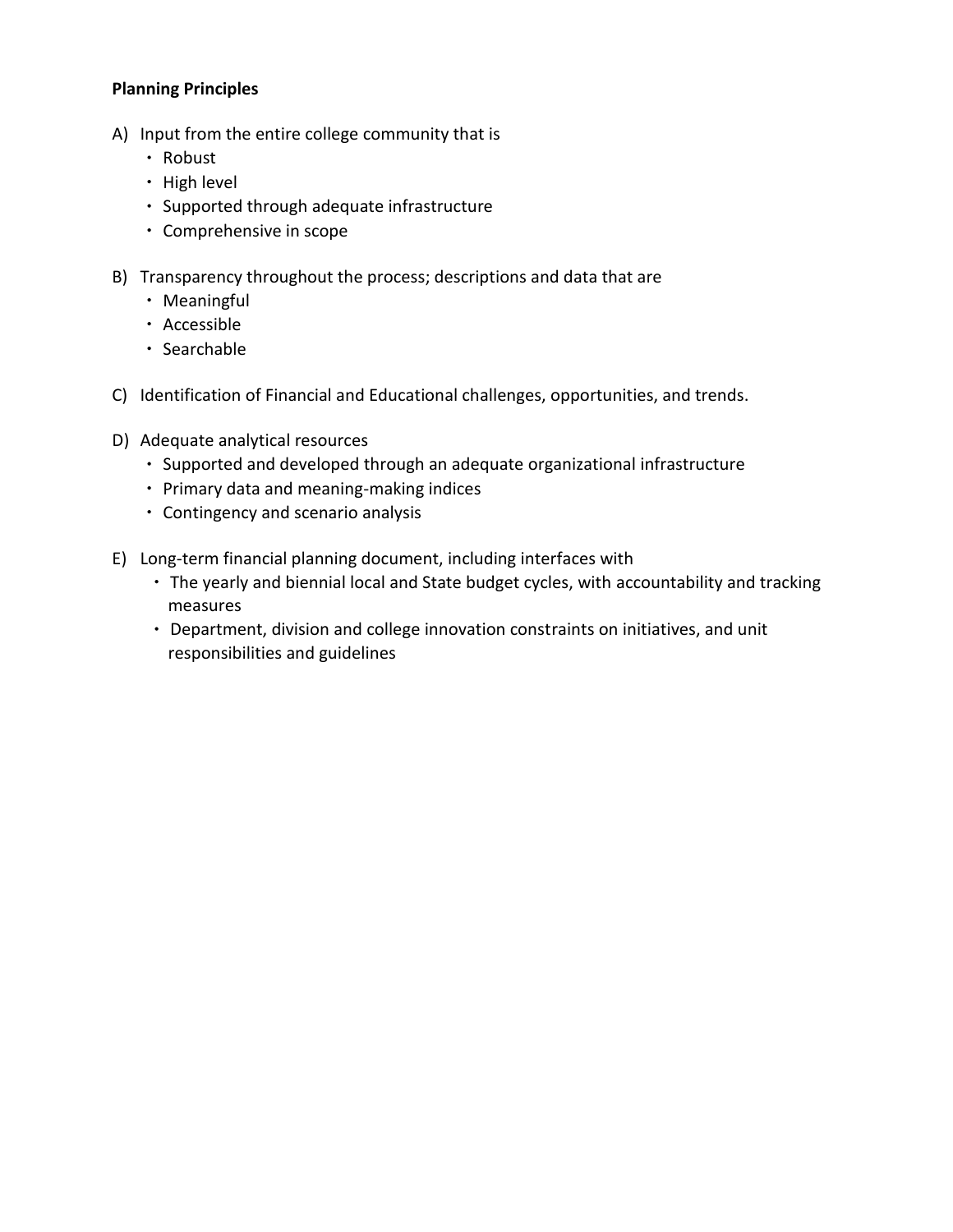## **Long-Range Financial Plan Outline**

Draft 11.9.16

- 1. Introduction
	- a) Letter from finance council
	- b) Planning process
- 2. Executive Summary
- 3. Planning Framework
	- a) Mission-vision-values-strategic directions
	- b) Learning plan
	- c) Facilities Master plan
	- d) Program review & department plans
	- e) Annual budget development
- 4. Financial Structure & Policies
	- a) Fund and financial structure (high level)
	- b) Policies
- 5. Educational and Service Financial Environment & Conditions
	- a) Narrative
	- b) Ratios/metrics
- 6. Operating Revenues & Expenditures
	- a) Key components
	- b) Drivers and assumptions
- 7. Capital Expenditures
	- a) Key components
	- b) Drivers and assumptions
- 8. Scenario Planning
	- a) Revenue and expenditure models
	- b) Investment principles and criteria
	- c) Reduction principles and criteria
- 9. Strategies for 2017-2022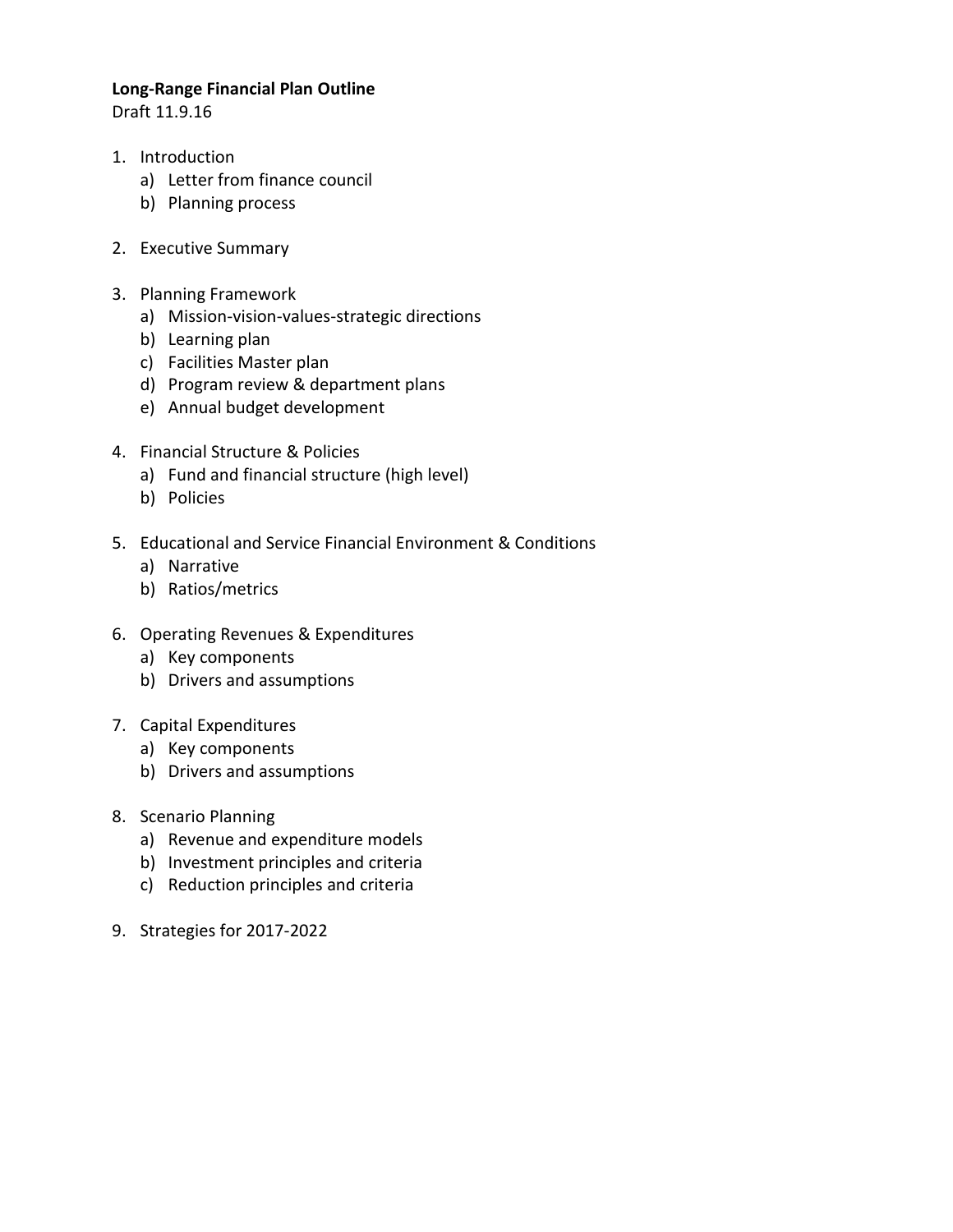## **Planning Process, Roles, Timeline**

DRAFT 11.9.16

All drafts and work will be brought to Finance Council for discussion, review, edits and approval before sharing with campus community Revisions and edits will be ongoing

Actions and timelines will be adjusted as needed and feasible

| Action                              | Who                                 | Timeline                    | Comments                            |
|-------------------------------------|-------------------------------------|-----------------------------|-------------------------------------|
| Establish planning framework and    | <b>Finance Council</b>              | 2015-2016                   | Complete                            |
| principles                          |                                     |                             |                                     |
| Establish planning subcommittee     | <b>Finance Council</b>              | October 2016                | Jen, Dennis, Greg, Robin            |
| Create plan outline                 | <b>Planning Subcommittee</b>        | November 2016               | Bring to Finance Council in         |
|                                     |                                     |                             | December                            |
| Develop planning framework and      | Planning Subcommittee (Jen lead)    | December 2016               | Bring to Finance Council in January |
| alignment content                   |                                     |                             |                                     |
| Develop website and conversation    | Planning Subcommittee (Robin        | December 2016               | Work with Deborah Butler; plan to   |
| kit structure                       | lead)                               |                             | go live in mid-January              |
| Develop content for plan sections 3 | Planning Subcommittee (Jen and      | December 2016-February 2017 | Pull from existing work and         |
| through 7                           | Greg lead)                          |                             | documents; identify gaps and areas  |
|                                     |                                     |                             | of additional analysis/research     |
| Identify policy revision/review     | Planning Subcommittee (Greg lead)   | December 2016 - ongoing     | Parallel process; bring to Finance  |
| needs                               |                                     |                             | Council as needed                   |
| <b>Plan Rollout:</b>                | <b>Finance Council</b>              | January 2017                | Ask to get on College, Learning and |
| Planning framework and              |                                     |                             | Facilities Council agendas; Board   |
| alignment, planning calendar and    |                                     |                             | update; campus communication;       |
| engagement points                   |                                     |                             | visit Deans and Directors; other    |
|                                     |                                     |                             | groups?                             |
| Develop scenario constructs         | Planning Subcommittee (leads        | January - February 2017     | Parallel process                    |
|                                     | TBD)                                |                             |                                     |
| <b>Information sessions</b>         | <b>Planning Subcommittee (leads</b> | <b>March 2017</b>           | Schedule information sessions for   |
|                                     | TBD)                                |                             | campus community - review           |
|                                     |                                     |                             | models, assumptions, drivers        |
| <b>Council visits</b>               | <b>Planning Subcommittee (leads</b> | <b>March 2017</b>           |                                     |
|                                     | TBD)                                |                             |                                     |
| <b>Scenario Planning Sessions</b>   | <b>Planning Subcommittee (leads</b> | April 2017                  | Campus conversations; discuss and   |
|                                     | TBD)                                |                             | review principles and criteria,     |
|                                     |                                     |                             | scenario constructs; strategy       |
|                                     |                                     |                             | generation                          |